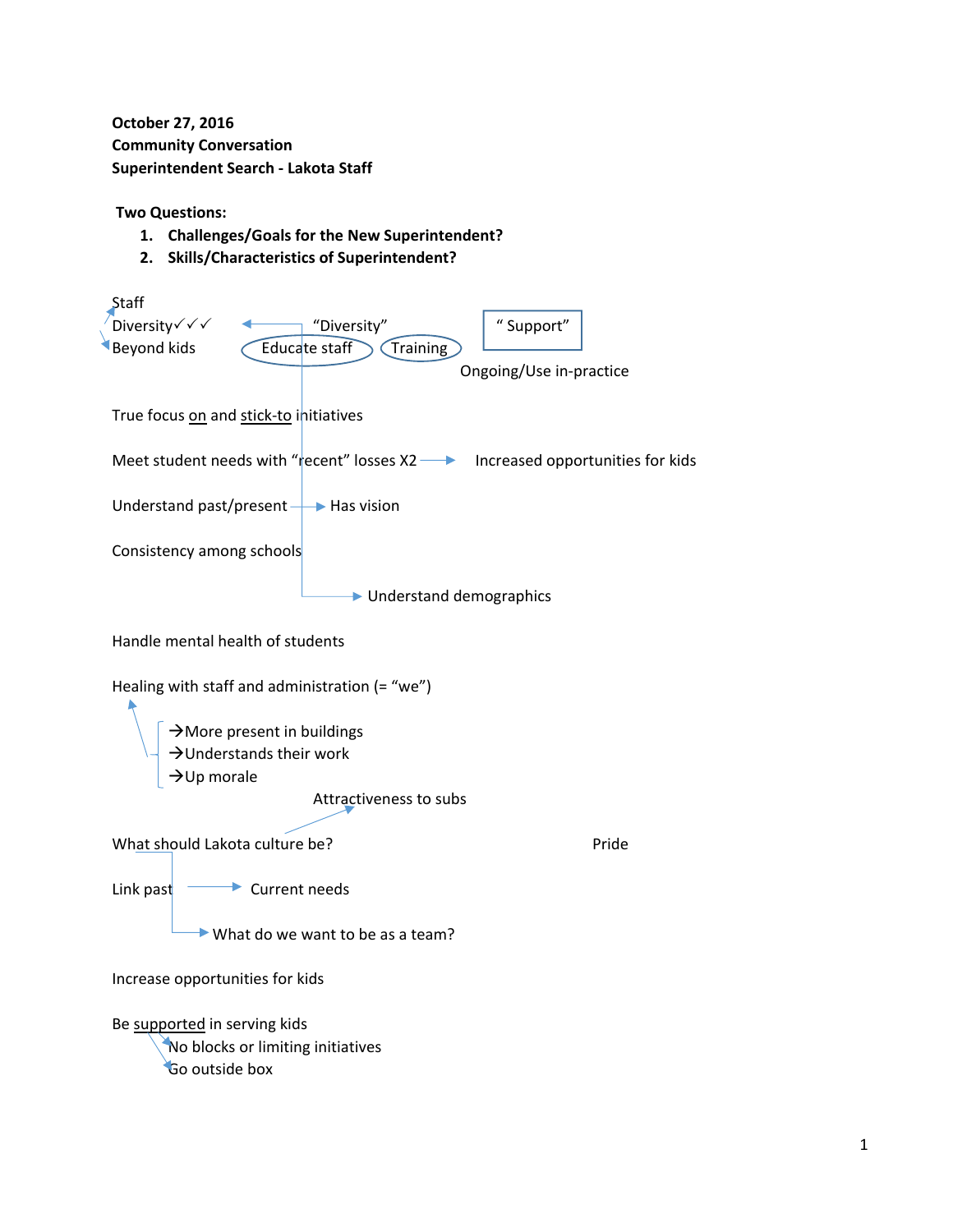Not "change" but tighten what we have and move forward together

Build a team culture

- Administrator to support staff
- Move to same goal

Longer term leaders who know district and past – Our pride

Create community feel among staff = Part of the bigger team

A leader in buildings

Build team (relations)

Leverage diversity

Create inspiring vision/brand

 "Maintain" path but take next step Experience with the path Positive vibe

Visible/accessible

 Genuine Approachable – Talk‐to‐able

Builds relationships with all

**People** 

Compassionate

Work/job

True leader – As an educator

- Not manager (not micro‐manage, not control)
- $\rightarrow$  Hire great people and let them rip
- Trust people
- **►** Listen and absorb and process it and not be threatened
- Respectful (disagreement)

Experience in classroom (5 years)

 $\rightarrow$  Empathy/compassion

 $\rightarrow$  Ability to hire

Know what you don't know **Trust the team**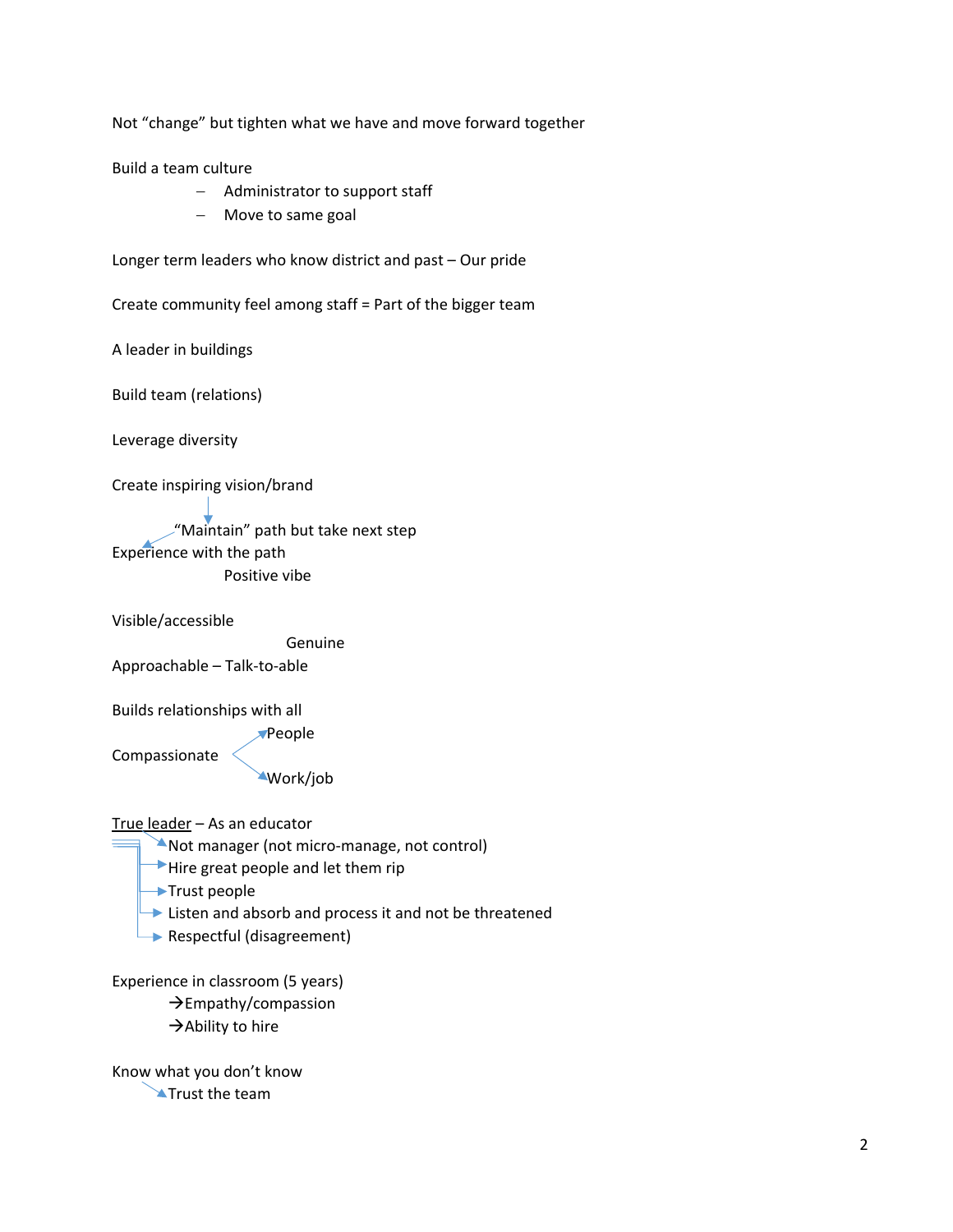|                                     |                    |                         | It's their life – Emotional investment |                 |
|-------------------------------------|--------------------|-------------------------|----------------------------------------|-----------------|
| Invested in district and community  |                    |                         |                                        |                 |
| Live here, teach here, local pride  |                    |                         |                                        |                 |
|                                     |                    |                         |                                        |                 |
| Knows history of district           |                    |                         |                                        |                 |
| $\rightarrow$ Follow the trajectory |                    |                         |                                        |                 |
| Positive energy                     |                    |                         |                                        |                 |
| Deliver the message                 | • Buy in           |                         |                                        |                 |
| • Ownership                         |                    |                         |                                        |                 |
| • Team in same direction            |                    |                         |                                        |                 |
| • Motivating                        |                    |                         |                                        |                 |
|                                     |                    |                         |                                        |                 |
| <b>Empowers others</b>              |                    |                         |                                        |                 |
| High expectations                   | <b>Build trust</b> |                         |                                        |                 |
| Empathetic $\longrightarrow$        |                    |                         |                                        |                 |
|                                     |                    | The Picture             |                                        |                 |
| Team                                |                    |                         | Confidence                             |                 |
|                                     | Us                 |                         |                                        |                 |
|                                     |                    | Have "it"               |                                        |                 |
|                                     | Relationship "it"  |                         |                                        |                 |
|                                     |                    |                         | Motivator "it"                         |                 |
|                                     | Invested           |                         |                                        |                 |
|                                     |                    | "it" = Respect everyone |                                        |                 |
| Invite all opinions                 |                    |                         |                                        |                 |
|                                     |                    |                         |                                        |                 |
| Ask for and hear the staff          |                    |                         | Responsible for decision and           |                 |
|                                     |                    | Then make decisions     |                                        | leading despite |
|                                     |                    |                         |                                        |                 |

## **Individual Group Cards**

Superintendent Characteristics and Skills

- 1. Empower those around them
- 2. Communicators

Listeners Deliver

- 3. Empathy Concern  $\rightarrow$ Trust
- 4. High expectations Constructive criticism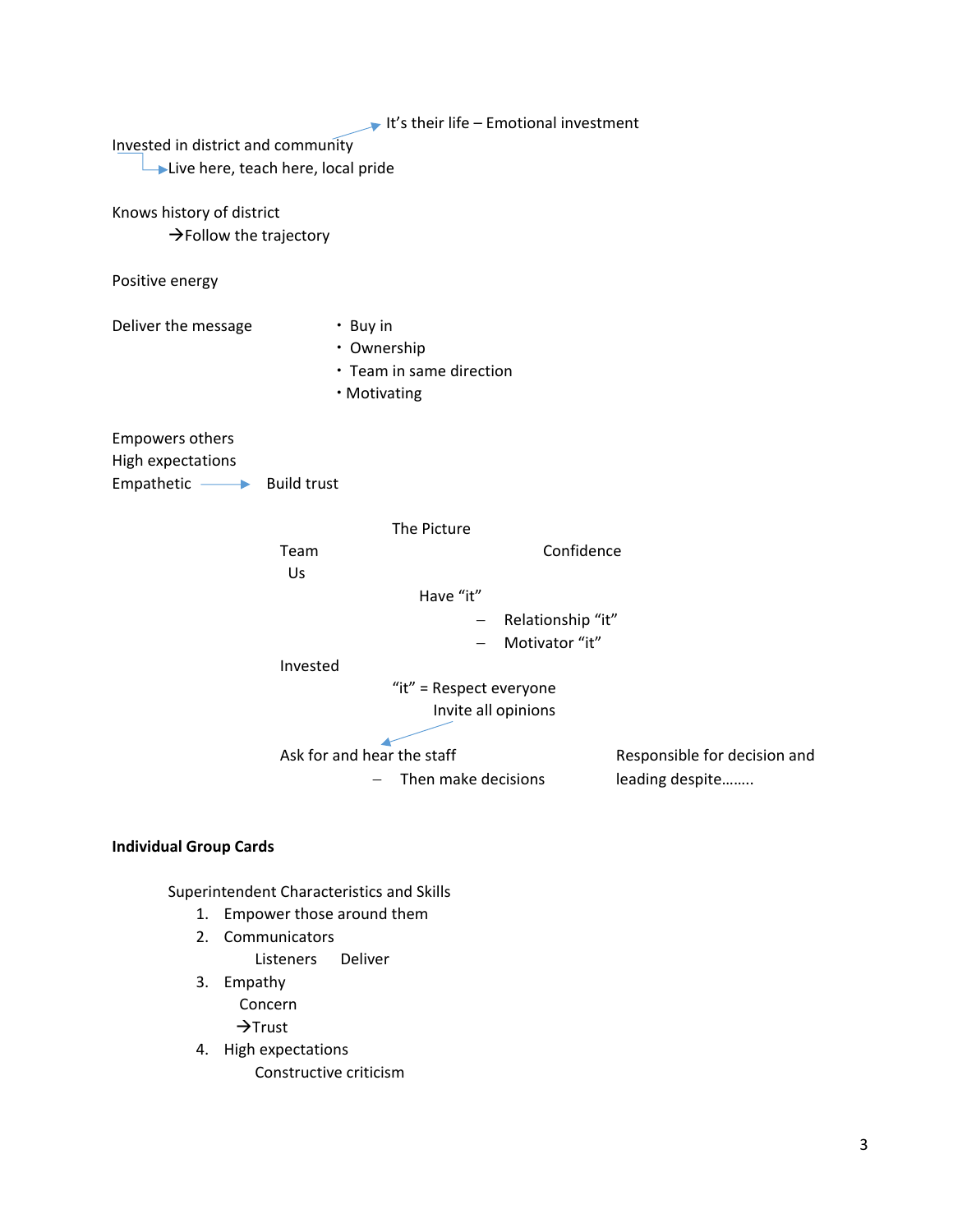Goals, Needs, Issues, Challenges

- 1. Knows our history
- 2. Familiarity with staff
- 3. Demographics
- 4. Continuity of "we" not separate
- 5. Understanding of staff/needs
- 6. Healing the staff

Three (3) Priorities

- 1. Past, present, future
- 2. Understanding demographics
- 3. Healing with staff "we"

Initiatives \_Supported

- 1. Visit and access Not unusual for a visit
- 2. Approachable/talk-to-able Value the people of Lakota and small district feel
- 3. Build relationships with all
- 1. Gap closure
- 2. State report card
- 3. Increasing diversity
- 4. Increasing poverty
- 5. Parent involvement
- 6. Public education changing
- 7. Experience
- 8. Financial
- 1. Diversity
- 2. Initiatives
- 3. Determine a true focus and stick with it Provide support, and professional development
- 4. Rigor of the standards How to service all of the students under the new regulation Someone who can think outside the box to meet student needs with all we've lost over the last 5‐10 years
- 1. True compassion
- 2. Passionate
- 3. True leader not a "manager"
- 4. Educator as a leader not a business leader
- 5. Someone able to deal with and understand legislative issues
- 6. True experiences as an educator (classroom experience)
- 7. Someone with at least five (5) years experience
- 1. Testing pressure
- 2. Data driven
- 3. Specials (lost)